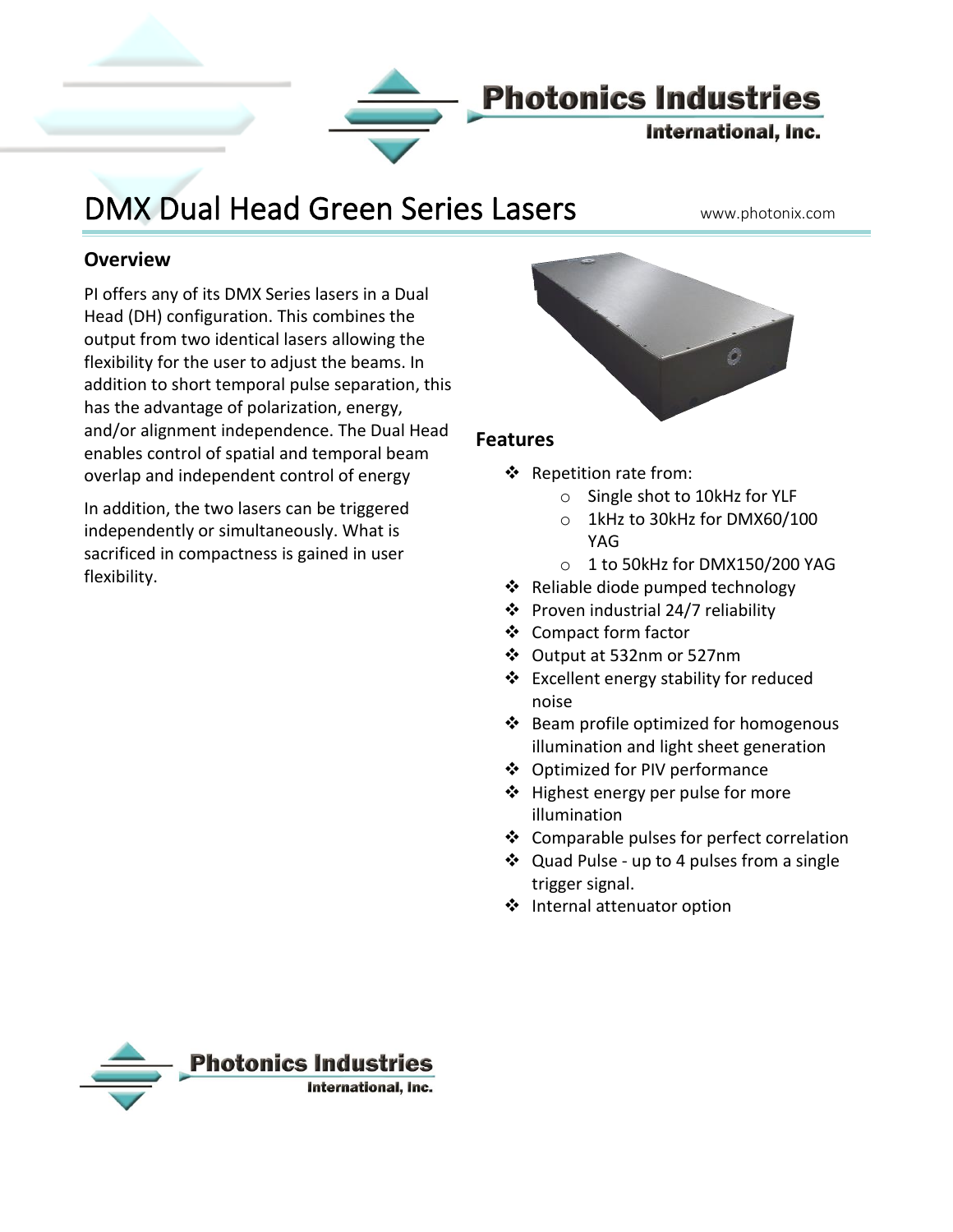## System Specifications

| <b>Specifications</b>             | <b>Model</b>                                             |                             |              |              |              |                   |  |  |  |
|-----------------------------------|----------------------------------------------------------|-----------------------------|--------------|--------------|--------------|-------------------|--|--|--|
|                                   | DMX20-527-DH                                             | DMX30-527-DH                | DMX40-527-DH | DMX50-527-DH | DMX60-527-DH | DMX100-527-DH     |  |  |  |
| <b>Output Characteristics</b>     |                                                          |                             |              |              |              |                   |  |  |  |
| Wavelength (nm)                   | 527                                                      |                             |              |              |              |                   |  |  |  |
| Average Power (W) at 3kHz*        | 60                                                       | 90                          | 120          | 150          | 180          | 300               |  |  |  |
| Pulse Energy (mJ) at 1kHz*        | 40                                                       | 60                          | 80           | 100          | 120          | 200               |  |  |  |
| Pulse Width (ns) at 1kHz**        | $^{\sim}$ 170                                            | 150<br>130<br>$^{\sim}$ 120 |              |              |              |                   |  |  |  |
| <b>Repitition Rate</b>            | Single shot to 10 kHz                                    |                             |              |              |              | 0.5 kHz to 10 kHz |  |  |  |
| Pulse to Pulse Stability**        |                                                          | < 0.75% rms                 |              |              |              |                   |  |  |  |
| Long Term Stability               | 0.5% rms                                                 |                             |              |              |              |                   |  |  |  |
| <b>Beam Characteristics</b>       |                                                          |                             |              |              |              |                   |  |  |  |
| Beam Diameter (nominal)**         |                                                          | $7.0 \text{ mm}$            |              |              |              |                   |  |  |  |
| Beam Divergence**                 | 8.0 mrad (nominal)                                       |                             |              |              |              |                   |  |  |  |
| Beam Circularity**                | >85%                                                     |                             |              |              |              |                   |  |  |  |
| Spatial Mode (M2)**               | $^{\sim}$ 13 to 18                                       |                             |              |              |              |                   |  |  |  |
| <b>Beam Pointing Stability**</b>  | $<$ 25 urad                                              |                             |              |              |              |                   |  |  |  |
| <b>Operating Specifications</b>   |                                                          |                             |              |              |              |                   |  |  |  |
| Interface                         | RS 232 + External TTL Triggering + GUI Software included |                             |              |              |              |                   |  |  |  |
| Warm-up Time                      | < 5 min from standby or cold start                       |                             |              |              |              |                   |  |  |  |
| <b>Electrical Requirement</b>     | 200 to 240 V                                             |                             |              |              |              |                   |  |  |  |
| Line Frequency                    | 50 to 60 Hz                                              |                             |              |              |              |                   |  |  |  |
| <b>Power Consumption</b>          |                                                          | 1.6/2.0/3.2 kW              |              | 3.4/3.6 kW   |              | 4.6 kW            |  |  |  |
| <b>Ambient Temperature</b>        | 15 to 30 °C                                              |                             |              |              |              |                   |  |  |  |
| <b>Physical Characteristics</b>   |                                                          |                             |              |              |              |                   |  |  |  |
| Dimensions of Laser Head          |                                                          | 18.5 in x 27 in x 4.25 in   |              |              |              |                   |  |  |  |
| <b>Dimensions of Power Supply</b> | 16.2 in + + x 16 in x 3.5 in (2U) (WxLxH)                |                             |              |              |              |                   |  |  |  |
| Weight of Laser Head              |                                                          | 200 lbs                     |              |              |              |                   |  |  |  |
| Weight of Power Supply            | $^{\sim}$ 20 lbs                                         |                             |              |              |              |                   |  |  |  |
| Cable Length                      | Standard 3 m                                             |                             |              |              |              |                   |  |  |  |
| * 2 heads combined                |                                                          |                             |              |              |              |                   |  |  |  |

\*\* Each individual head

† Includes height of desiccant (0.35'')

†† Not including rack mount option (total width w/ rack mount option = 19.0")

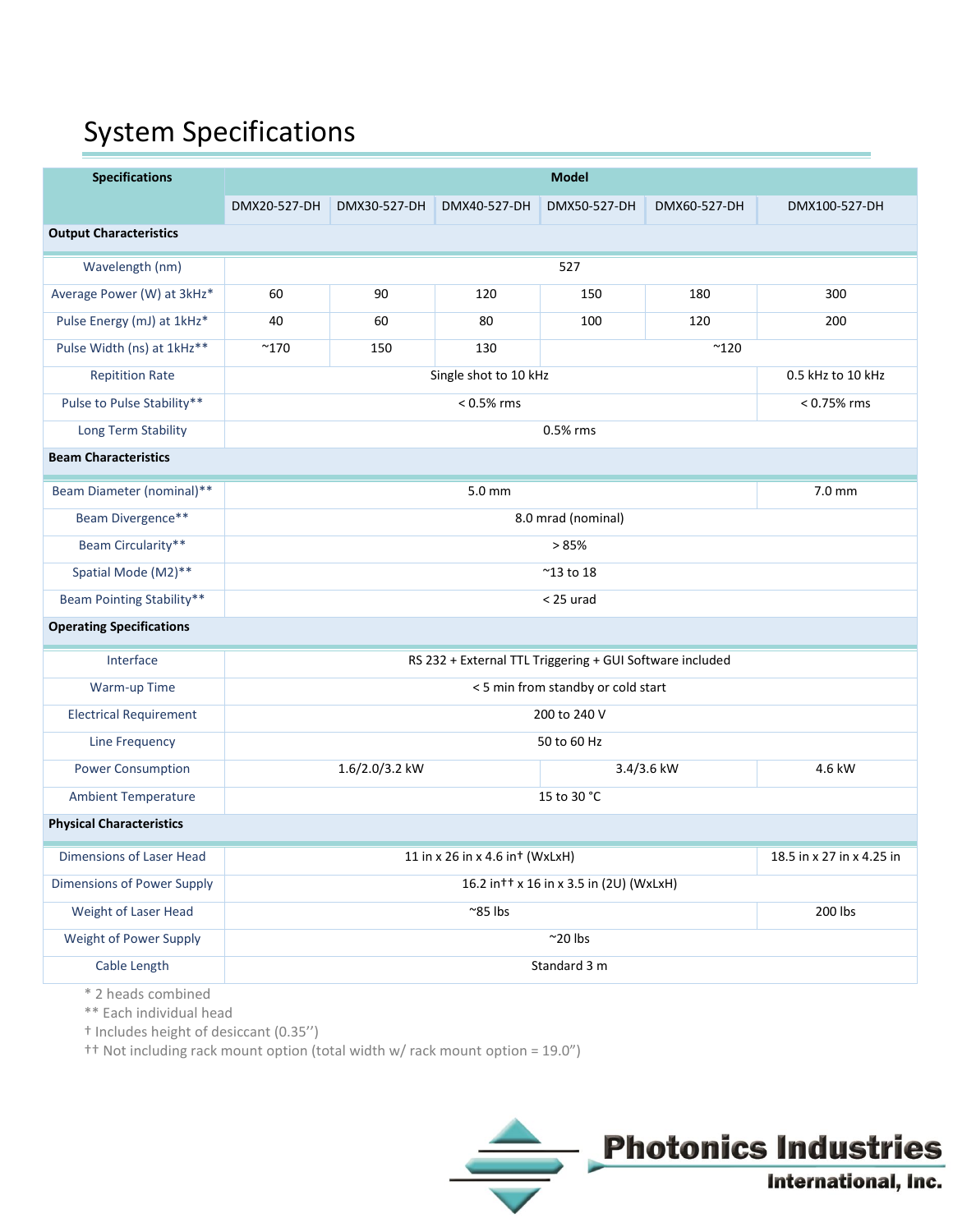## System Specifications

| <b>Specifications</b>             | <b>Model</b>                                             |                                    |                                           |               |  |  |  |  |  |
|-----------------------------------|----------------------------------------------------------|------------------------------------|-------------------------------------------|---------------|--|--|--|--|--|
|                                   | DMX60-532-DH                                             | DMX100-532-DH                      | DMX150-532-DH                             | DMX200-532-DH |  |  |  |  |  |
| <b>Output Characteristics</b>     |                                                          |                                    |                                           |               |  |  |  |  |  |
| Wavelength (nm)                   | 532                                                      |                                    |                                           |               |  |  |  |  |  |
| Average Power (W) at 10kHz*       | 120                                                      | 200                                | 300                                       | 400           |  |  |  |  |  |
| Pulse Energy (mJ) at 10kHz*       | 12                                                       | 20                                 | 30                                        | 40            |  |  |  |  |  |
| Pulse Width (ns) at 10kHz**       | $^{\sim}$ 190                                            | $^{\sim}$ 130                      | $^{\sim}200$                              | $^{\sim}$ 110 |  |  |  |  |  |
| <b>Repitition Rate</b>            | 1 kHz to 30 kHz                                          |                                    | 1 kHz to 50 kHz                           |               |  |  |  |  |  |
| Pulse to Pulse Stability**        | $< 1.0\%$ rms                                            |                                    |                                           |               |  |  |  |  |  |
| Long Term Stability               | $< 0.5\%$ rms                                            |                                    |                                           |               |  |  |  |  |  |
| <b>Beam Characteristics</b>       |                                                          |                                    |                                           |               |  |  |  |  |  |
| Beam Diameter (nominal)**         | $\approx$ 3.0 mm                                         |                                    | $~^{\sim}$ 4.5 mm                         |               |  |  |  |  |  |
| Beam Divergence**                 | < 9 mrad                                                 |                                    | 10 mrad                                   |               |  |  |  |  |  |
| Beam Circularity**                | >85%                                                     |                                    |                                           |               |  |  |  |  |  |
| Spatial Mode (M2)**               | $\sim$ 15                                                | $~^{\circ}$ 20 to 25 <sup>++</sup> | $\sim$ 15                                 |               |  |  |  |  |  |
| <b>Beam Pointing Stability**</b>  |                                                          |                                    | $<$ 25 urad                               |               |  |  |  |  |  |
| <b>Operating Specifications</b>   |                                                          |                                    |                                           |               |  |  |  |  |  |
| Interface                         | RS 232 + External TTL Triggering + GUI Software included |                                    |                                           |               |  |  |  |  |  |
| Warm-up Time                      | < 5 min from standby or cold start                       |                                    |                                           |               |  |  |  |  |  |
| <b>Electrical Requirement</b>     | 200 to 240 V                                             |                                    |                                           |               |  |  |  |  |  |
| Line Frequency                    | 50 to 60 Hz                                              |                                    |                                           |               |  |  |  |  |  |
| <b>Power Consumption</b>          | 3.0/3.5 kW                                               |                                    | 4.5/5.0 kW                                |               |  |  |  |  |  |
| <b>Ambient Temperature</b>        | 15 to 30 °C                                              |                                    |                                           |               |  |  |  |  |  |
| <b>Physical Characteristics</b>   |                                                          |                                    |                                           |               |  |  |  |  |  |
| Dimensions of Laser Head          | 11 in x 26 in x 4.6 in + (WxLxH)                         |                                    | 18.5 in x 27 in x 4.25 in                 |               |  |  |  |  |  |
| <b>Dimensions of Power Supply</b> |                                                          |                                    | 16.2 in + + x 16 in x 3.5 in (2U) (WxLxH) |               |  |  |  |  |  |
| Weight of Laser Head              |                                                          | $^{\sim}85$ lbs                    |                                           | 200 lbs       |  |  |  |  |  |
| Weight of Power Supply            | $^{\sim}$ 20 lbs                                         |                                    |                                           |               |  |  |  |  |  |
| Cable Length                      | Standard 3 m                                             |                                    |                                           |               |  |  |  |  |  |
| * 2 heads combined                |                                                          |                                    |                                           |               |  |  |  |  |  |

\*\* Each individual head

† Includes height of desiccant (0.35'')

†† M2 ~ 15 option is available